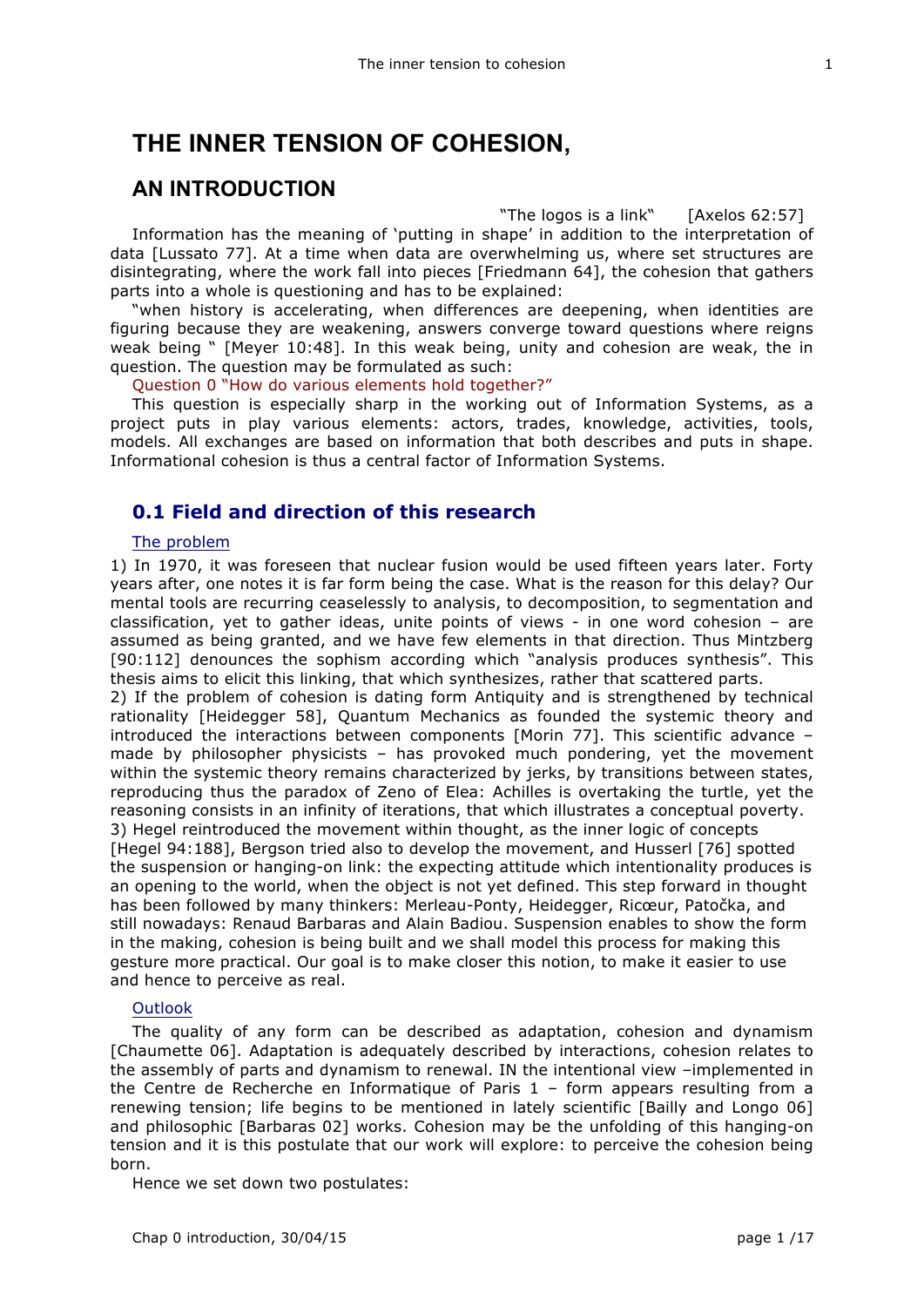#### P1 It is an inner tension which provokes cohesion

Heidegger [05:41] underlined that, in ancient Greek, the words *being, unity, logos* meant *to rise up, to well up, to blossom up, to appear*, in movement, in the making. They are usually considered as defined, set down, circumscribed facts; yet the movement was inscribed in the saying, s a flow (logos) as a tension. The postulate that a tension is founding being is thus coming back to the origin.

#### P2 Being is movement

This postulate furthers the advance mad buy the system theory, which considers that a state -coming from the past participate of the infinitive form of the verb to be – is a dynamic equilibrium, a stale and locatable moment in the course of unfolding, as the button, the flower and the fruit are moments of the vegetable, according to the image used by Hegel [97:41]

#### The requirement to understand

The problem is a conceptual one and we are trying to understand cohesion, we have thus to elicit what means to understand – Deniau [08] resumed it. As said Merleau-Ponty [45:8], the matter is to "come back to the very things", which are movements. We'll admit that

#### P3 The uprising of thought rejoins sometimes the assertion of being

For the tension to be, the Logos in the Greek meaning –also mentioned by Louis Lavelle [08] – plays both in the world and in our mind. Yet this junction requires effort and the intelligible rises up then as an inner grasp of the movement of things; these are intelligible in the flow that provokes them. Following the distinction introduced by Martin Muller [74] between directional impulse, formation and formulation, we'll say that the attention unites with the tension to be and – at times – is being formed the meaning which is then formulated. This formulation is being enunciated in language or, in a more synthetic manner, is drawn in graphics; that's why we prefer a diagram to a enunciated formula.

In the move of building form, the active principle becomes action for genesis, and the postulate may thus be enunciated as

#### P3' Thinking and action may join together

Various authors support this view: thus Lavelle [08:145] wrote: "We know that the distinction between intellect and will is an effect of participation, the nature of the intellect enabling me to grasp being precisely as it overflows me and the nature of will enabling me to grasp it precisely as I am interested in producing it". Merleau-Ponty [45:171] notices: "Consciousness is not originally a "I think so" but a "I can"." A project being a collective activity leads to express this thought. The understanding of a project proceeds thus in three stages.

- 1) The project expresses naively what it is, like the Greek Logos, which is both active principle and discourse.
- 2) The project gives to itself representations, for negotiating for example, and these representations are partially false view of reality.
- 3) Information is description but also making form, the project presents itself though representations, yet this presentation - by its making form - can express the very being of the project, the meaning of this collective action. Thus

#### P3" The project may express what it is

The project can thus – through an effort of lucidity and according to its presentation – be made intelligible.

Our approach departs from a simulation, even predictive, described by René Thom and the most part of actors of Artificial Intelligence [Cardon 04]. We seek to understand, that is to grasp the meaning, the direction, to follow the inner movement of things. It is a similar movement - seeking wisdom without owning it – that Plato has called philosophy. It is in this way that cohesion – central aspect of making form – will be observed, tracked, described.

#### In the field of pure research

This thesis deals with the science of information as making form; in this regard cohesion is fundamental. The thesis is thus located in the field of pure research. "How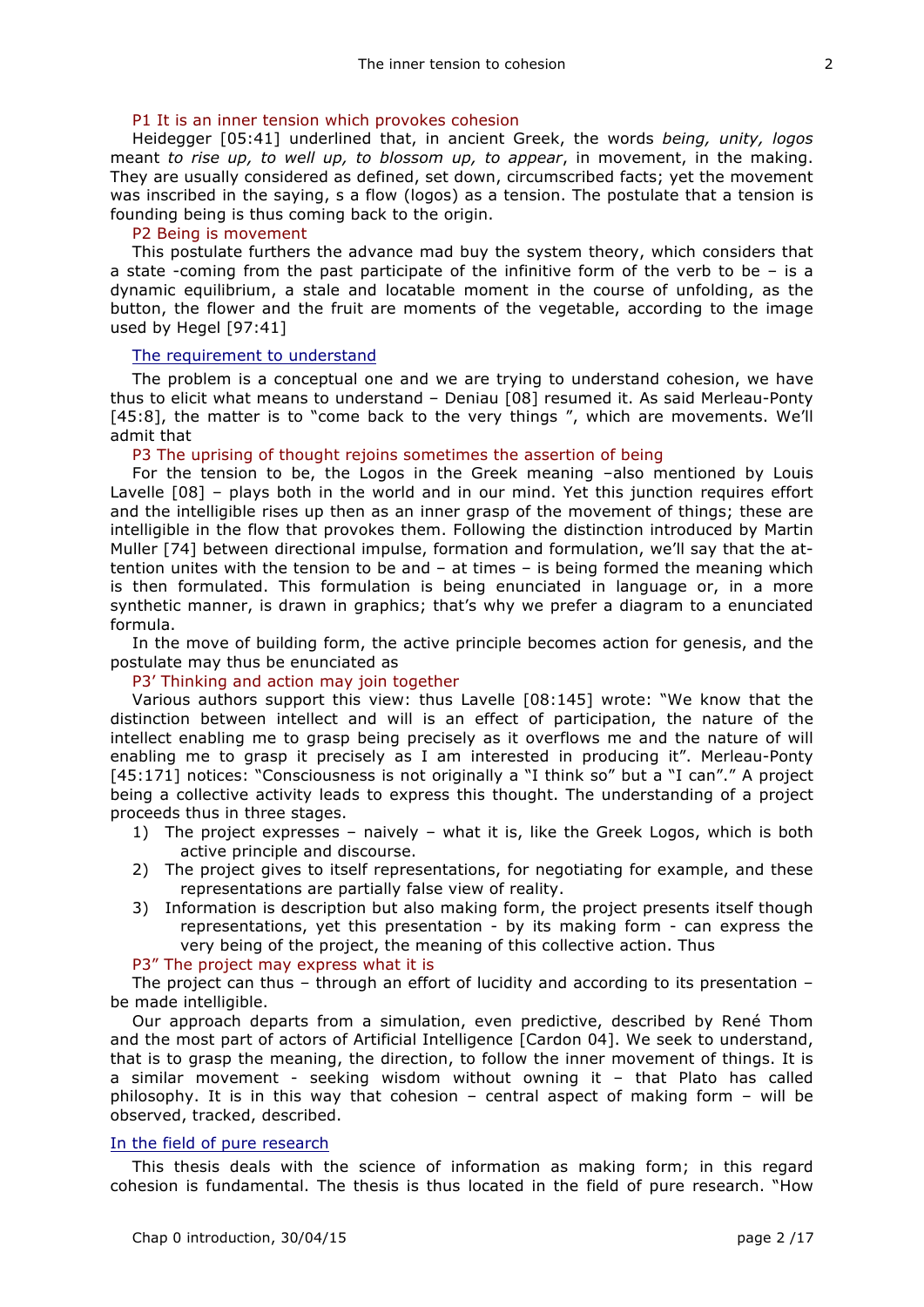does it happen that various elements hold together?" this is a question which will be dealt with in a pondering between philosophy and mathematics.

For sure, we'll see applications in information technology in a broad sense: in projects and specially in project teams, in deliverables of these projects perceived as self-defined activities, in test campaigns or in the preparation of a talk. Another example of cohesion is offered by diagrams; another example by dashboards that collect observations according to various dimensions.

This thesis is inscribed first of all in the general theory of systems [Le Moigne 77] but this theory – in its usual application – inhibits pondering, as it assumes existing systems without questioning their unity which remains implicit. Mathematics constitute the reasoning on forms in itself, as noticed Plato [510d], they "are the place where thought is stabilized" [Bailly and Longo 06:ii], this also for a practical reason. As in physics the quantum of action is founding the identity of particles that can be created or annihilated, in mathematics the theory of categories describes the identity of elements at the source and goal of the arrows that represent the interactions, these identity are neutral elements for the composition of arrows. The equivalent statement in the system theory would be that systems themselves are neutral interactions regarding the inflows and outflows [Chaumette 08]. Yet this point of view, usual in social systemic [Lugan 93], is not acquired in the general theory of systems.

This thesis is based on Husserl's suspension; he had studied with Weierstrass, a great mathematician whose thesis was entitled "About the concept of number" [Huisman 84:922]. So the same trend of abstract thought leads us to search for the structure as a logical form for itself, as a conceptual scheme according to Kant's expression, as a *mathem* according to this word forged b by Alain Badiou [89:14]. This aim of pure form will be balanced with the general meaning searched for by philosophy; the meaning is closely tightened, experienced and checked as the proof of a well-founded progression, t rather than to sketch merely a formalism, as useful as it could be. Thus we may understand the unity in the making, which institutes cohesion.

This research is thus located in the exchange of philosophy – and its remarkable progress in phenomenology – and mathematics. Physics that introduced the quantum of action will be used as a metaphorical guide, and photons that move forward following a helix have guided the notion of whorls. Biology with its example of cells, of living units, will also be another inspiring place. Yet thought will proceed at the pondering level in the philosophical and mathematical fields.

#### Progression way

Progression will proceed as a set down intuition. One can't talk of a perception without experiencing it inwardly this psychological fact, yet it is deduction that will show the way. Metaphors in traditions, in ancient writings or in adjunct sciences as physics and biology may guide, but an idea will be proposed only when it receives a logical argument and sometimes the reference of an author.

#### **Notation**

According to a usual convention in mathematics, results will be numbered Rn, postulates Pn, hypotheses Hn and questions Qn; this will enable to follow more easily the logical order of arguments. Results will be numbered in the order, preceded by the digit of the chapter, thus R4.2 depicts the second result of the chapter 4. Examples or metaphors are written in italics for distinguishing them from the course of thinking.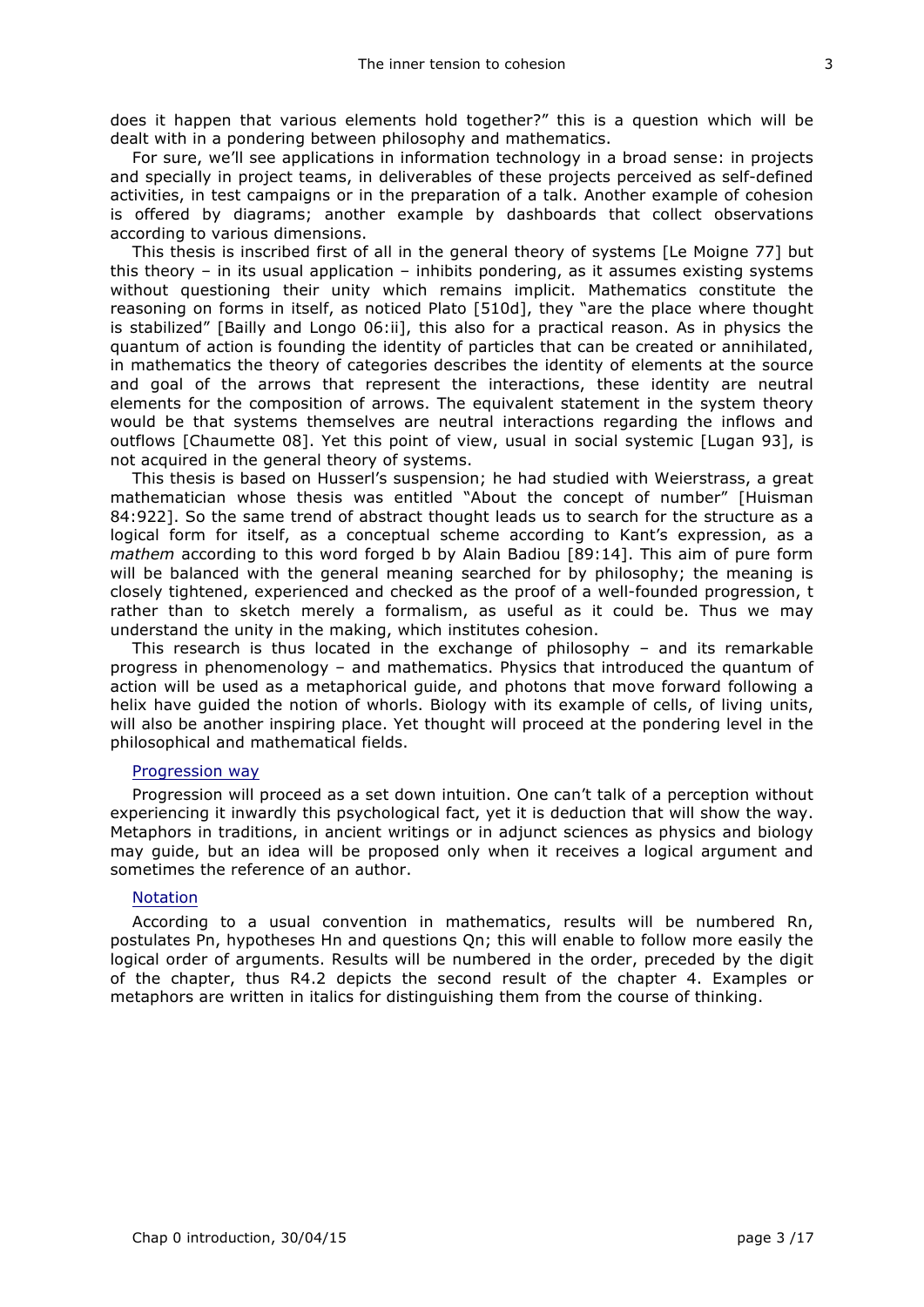### **0.2 Main results**

The thesis brings about results that will be worked out in the course of chapters, but to mention them now will show the perspective. Each of the words will be specified subsequently.

#### Main result

Tension that provokes a form is welling out of a pole, is unfolding as hanging-on links, which get an interiority and lead to cyclical interactions, which produce the form. Arrows model interactions and whorls model hanging-on links. Logical worlds – fields ruled by a specific logic – are distinguished through their rapport with negation, yet also by their meaning of identity and their specific movement. Hanging-on links – with their limits with other logical worlds - draw three edges, illustrated by three rings of whorls. These rings describe a unit being built and the many worlds of the ring – which may connect with others – explain cohesion.

The model of the Threefold Ring of Whorls implies a threefold tension coming thus from – in the logical world of poles – a threefold pole. BY the way, one may read a shape in three different ways; these ways are related to three dimensions and three colors.

This model of the Threefold Ring of Whorls is then the more factual, the chief result of this thesis, one has then to deduce the consequences.

Cohesion of a form is established in three degrees. At the space degree, form is one and integrates local to global, the model of the threefold ring appears. Then at the time degree, form is recovering from the trace of impacts; it evolves, it is the field of suspension, of gesture, of perception: "what does happen?" describes this enquiry; at this stage everything passes on, and neither object nor subject are constituted. Finally at the reflexive degree, form learns from its experience, it comes back to itself and discovers the poles – intensions, questions and values – of its deeds. Thus truth – criterion of knowledge – appears as a part of the real; this thought rejoins late pondering of philosophers [Meyer 10]. The One, the pole sustaining cohesion, is then a part of a triptych with Being and Persistence.

#### **Contributions**

The innovative elements, issued from pondering and furthering the ideas of other authors, seem to be:

- 1. An hanging-on link, be it a gesture or a perception, is described by a whorl; it is half an edge of graph, of which the ends have been removed. It means that a whorl has no defined extremities. However it has interiority and relational ability as well.
- 2. Logical worlds are defined in regard of negation and each collects various philosophical notions: (1) action and interaction, knowledge and self-defining notions; (2) gestures and perceptions, quests and hanging-on or suspension links; (3) questions, purposes, values, raisons d'etre, that is poles.
- 3. These logical worlds have a specific movement and mode of identity. This movement is pulsation for the poles, that is a return to oneself in the Same. It is spirals or progression, in opening outward for the suspension links – whorls. It is rotation or return to oneself in passing through the Other (the outside) for self defining objects - loops which are the identity arrows of categories.
- 4. The logical world of perception has a spiraling movement and, if there is no equality, there is a return to oneself, this models temporality or being in the way of "Sein und Zeit" of Heidegger. The ring of whorls ensures this progressive continuity and progressive identity.
- 5. At the border of each logical world, the network of whorls builds a ring, thus the tension must be threefold. This word *ring* depicts a graphic, which turns around a pole; it has two laws of composition: the addition of aims (angle, law of a commutative group) and the partial composition of whorls in the same aim. The word ring thus differs from the usual algebraic structure of a distributive law on addition.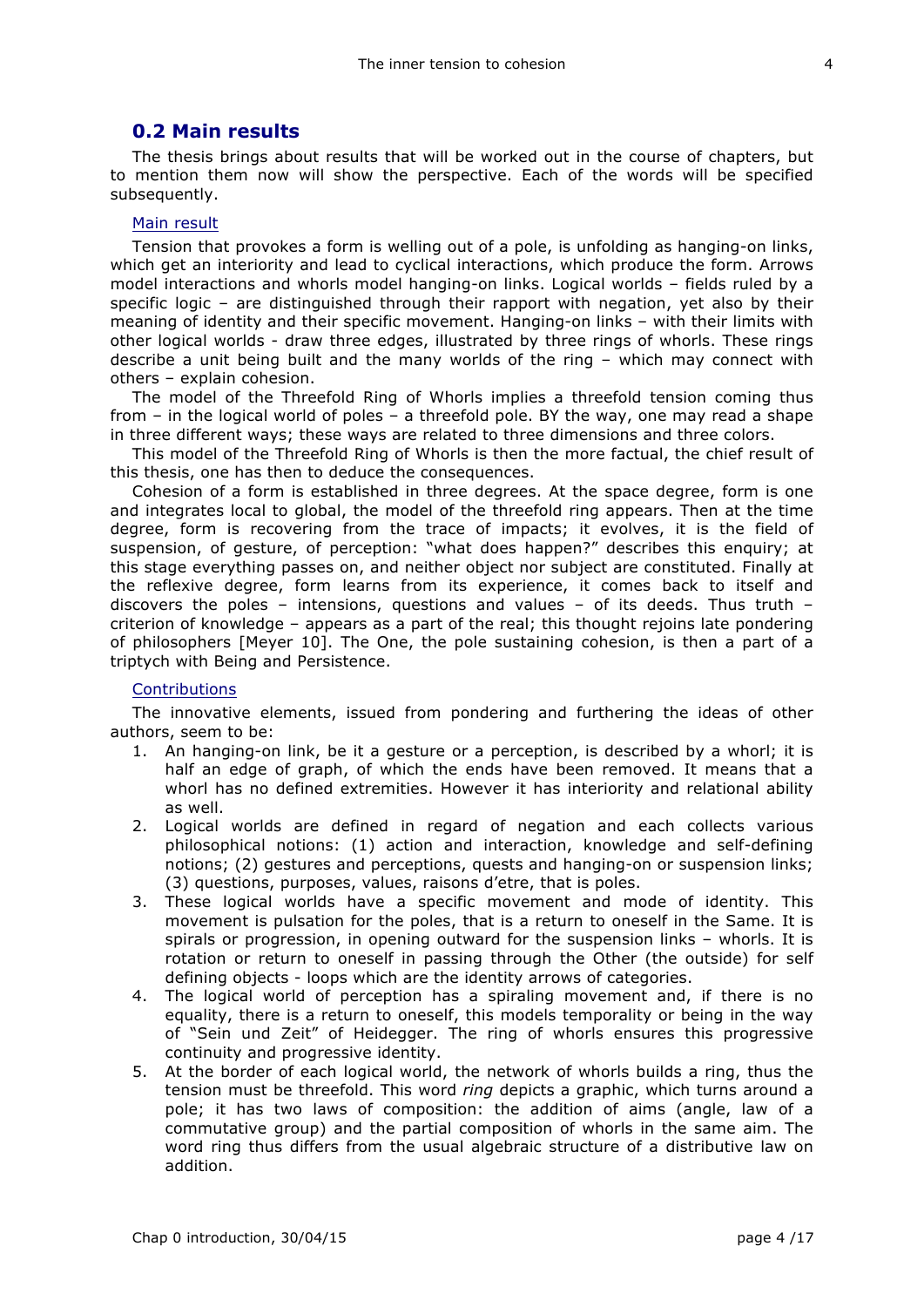- 6. The incurving line expresses variance and exploration of the environment; the recovery sketched by the whorl illustrates the interiority, which will define itself in a loop, then will set down in a closed shape. Conversely, the straight line expresses a pulsating ray, meaning a direct link, immediate participation. Thus the line illustrates most closely the trend of thought, the path of consciousness.
- 7. A two-dimensional figure can be seen according three dimensions, either as a limit, either as an included surface, either as a transversal inscription. These three ways of reading can be linked with three colors of which the general meaning is suggested here: history, evolution for the Green (one dimension); variance, laterality for the Blue (two dimensions); inscription, foundation of existence thus raison d'etre for the Red (three dimensions).
- 8. A pole has three aspects since it produces a threefold tension: one for the body of form; one for the horizon or sensitivity to the environment; one for the central pulsation, which stimulates direct links. These three aspects are called factors of concretization, of sensitivity and of vitalization.
- 9. The factor of sensitivity expresses in whorls; the fist quest underlying any perception seems to be "What does happen?" It goes against Badiou's recapitulative formula [06:12]: "There are bodies and languages, save there are truths".

## **0.3 Genesis, landmarks of this research**

#### Genesis of this thesis

As we have seen, the hope to approach cohesion in a new way comes from the transition of static notions to systemic interactions, that is in Mathematics from the set theory to the theory of categories. This genesis is the underlying gesture to this thesis, be it the genesis of numbers –hence of the multiple – or the genesis of the line, which is parallel. We shall further back this genesis, passing form the quaternary (the space of configurations) to the ternary (arrow of a category) to the binary (whorl) then to the unitary (pole) toward the background. Once this research done, one may then follow the tension unfolding.

Cohesion is in question and one is watching for his appearance, it is thus the movement of its emergence, which is grasped and taken in. The genesis or gestation of a unit appearing on a confuse background is thus the driving thread at the background of this thesis; tis genesis is lying on a philosophical current, which starts with Hegel (Phenomenology of Spirit) going to Husserl, then Heidegger [62:142] with his emphasis on that which rises up, and Merleau-Ponty [45:18]: "By this broadened notion of intentionality … phenomenology can become a phenomenology of gestation". This current is amplified nowadays by the works of Renaud Barbaras and Alain Badiou.

Once the hanging-on link – the whorl – discovered, this phenomenological trend is perceived as an interface and is described in a vaster panorama, as making part of three worlds; one comes back then to a ternary. Color being described by three dimensions, and the study within any space calling forth a ternary – as we shall see at  $\S$  5.3 – color enables to tag certain aspects or elements of this space, this helps to spot them more easily. Thus the genesis starts from the ground (0), describes the tension rising up in a pole (1), unfolding with whorls (2), setting down in arrows describing actions (3); they end by forming the set down multitude, at a distance (4): movement has shut down, the given fact is there.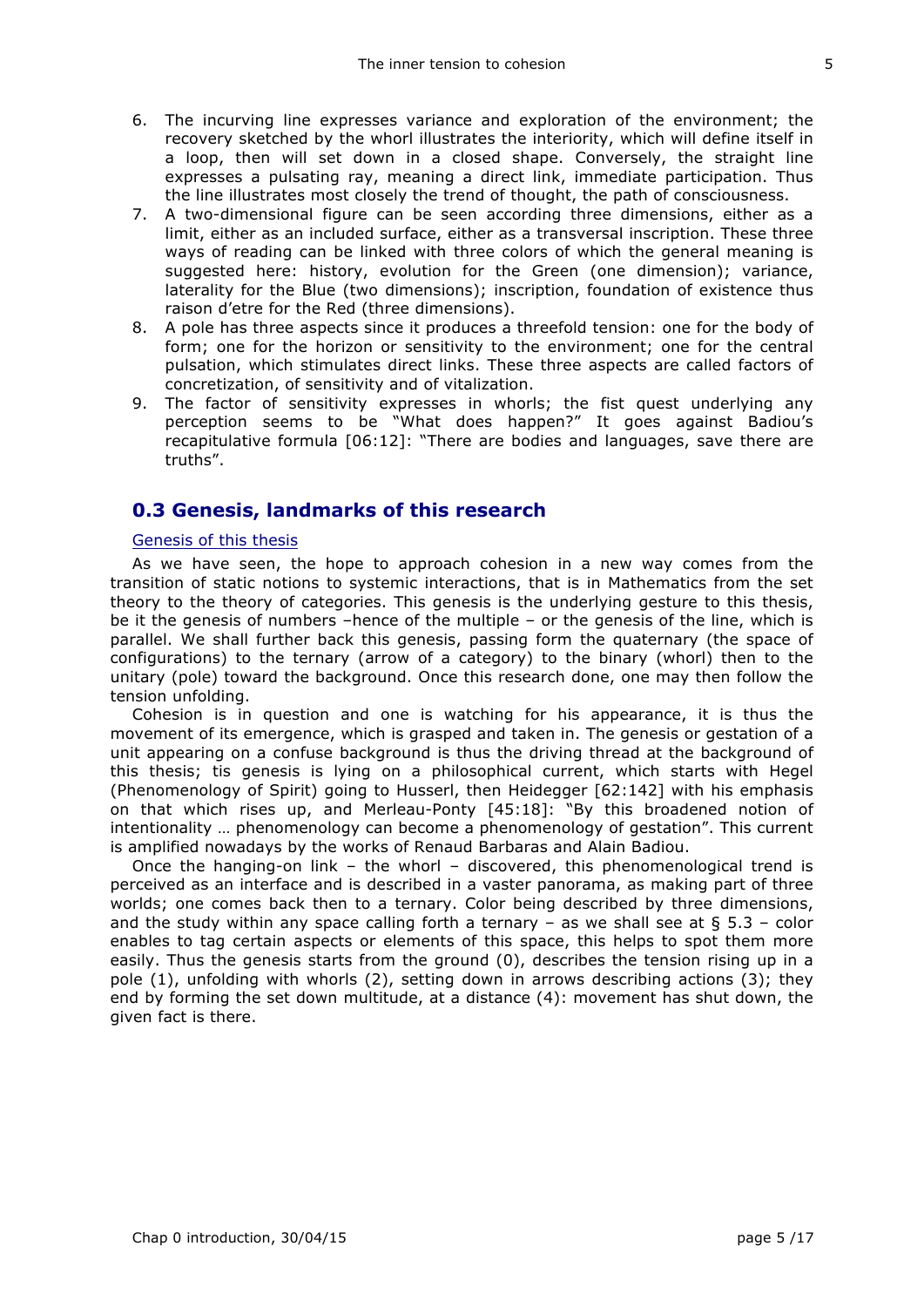

Figure 1. Genesis of numbers and lines

One will find again genesis about the line, how a gesture inscribes itself on a support in, being first space, then line, incurving, rounding or fading away for becoming a circumscribed form, hence enclosed. Genesis underlies also gesture, the appearance of action, from an intent, then a perception before it ends in a perceived form, which will be set down and judged: the object is defining itself. Phenomenology emphasizes movement, which inhabits any search; this movement is seen in the trace it leaves.

These founder choices make appear in hollow hypotheses that have been rejected.

#### Rejected hypotheses

For sake of clarity, let us remind them.

- 1. Cohesion is not given, no more than platonic ideas are given, or exist in a world apart. We'll focus, following Heidegger, on the rising up of things, on their genesis.
- 2. Form is not explained by interactions, which therefore would rhythm the movement in transitions between two states. On the contrary, we'll assert that movement is prime and that states are stable movements, which loop and maintain themselves.

HR1: The explanation of cohesion is not to be searched in interactions.

- 3. Simulation, if it reproduces phenomena, does not explain them. To understand means to grasp things in the course of action, it is to follow this course from the inside in their logic (logos = dis-course).
- 4. Analysis does not imply synthesis. Indeed it is the cohesive factor that has to be explained, hence to be developed. In the same order of ideas, judgment is produced on elements presented by perception, and it is the movement of perception that builds its cohesion.
- 5. Abstraction, since the Sophists, builds a space of representation where various results can be inscribed. But this space is a building "afterwards" and does not describe the process in the making; hence this artifice renounces to grasp things in their movement. We do not claim to reject abstraction, but we'll locate this pondering space among other insights; we hope to relativize it and notably its static aspect, by construction.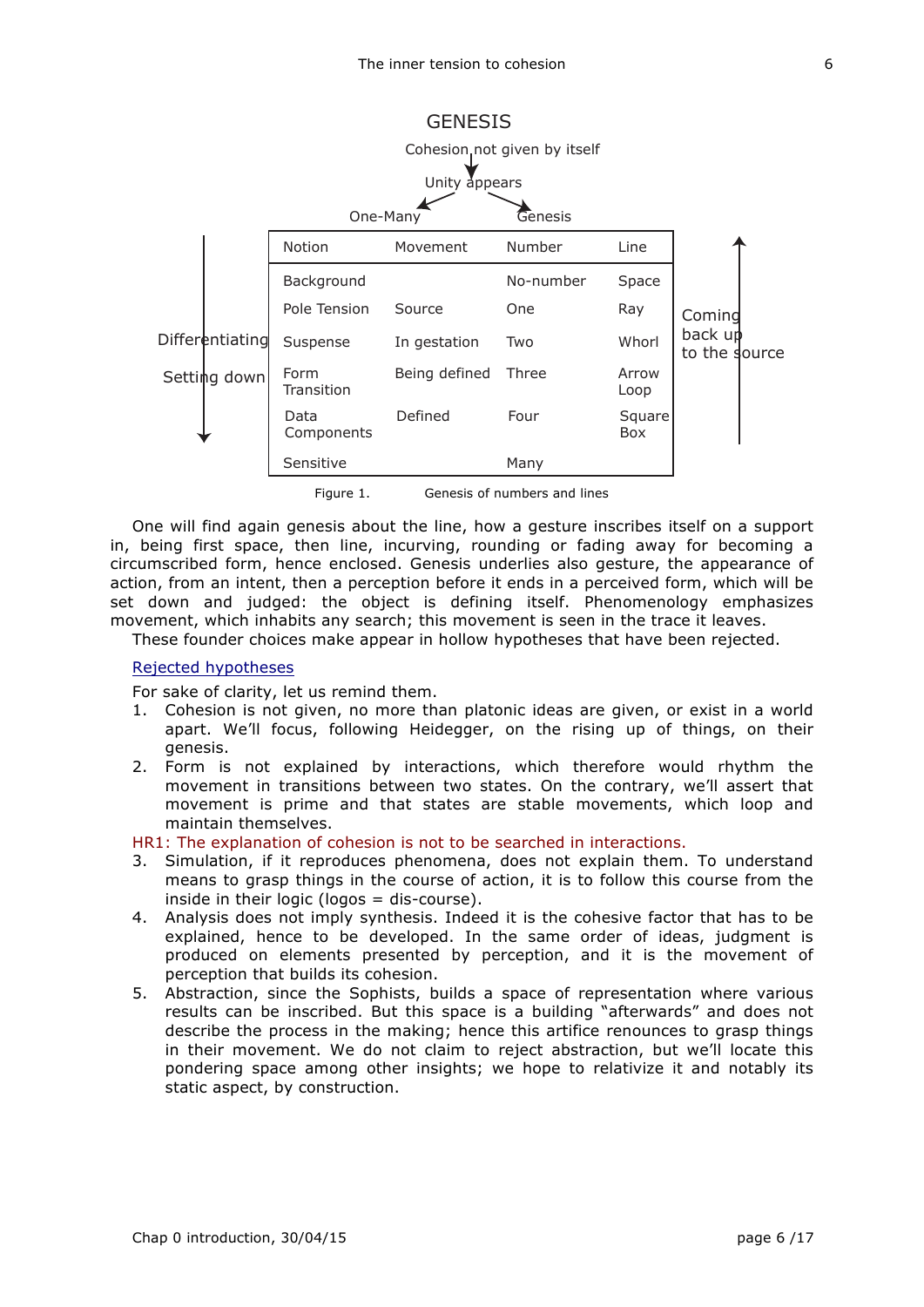

#### Mind map

A mind map is a diagram that illustrates thought; it associates cognitive notions and graphics [Buzan 03]; it is used for exploring a domain and it is that sense that we have used it. All this pondering starts with the quantum of action introduced by Planck in 1900, as an ad hoc hypothesis, then furthered by Einstein. It gave birth to quantum mechanics, basis of system theory, showing that all is interacting. This notion of interaction relates to intentionality, a concept introduced by Brentano and developed by Husserl. This word takes various meanings [Searle 85] going from intention, mental state to opening. The laboratory of Paris 1 supports an intentional approach, and cohesion aims to unites rather than distinguish or separate, hence the importance of opening. *By the way, this tension had been illustrated by the creation and annihilation of particles, the identity of quantic systems is itself in question.*

Here below is a mind map illustrating this research on cohesion, and we comment it briefly.

As tension is inside, this fact refuses the explanation of cohesion as coming from outside, and this tension must renew the identity, this applies to living systems which are studied in their generality by mathematicians such as Bailly & Longo [06] or by philosophers such as Barbaras [02].

Cohesion has been described as one of the three basic qualities in "La qualité au-delà des mots" [Chaumette 06]. The various logical worlds, issued from negation and associated with numbers, relativize the space of pondering (related to number 4) and the variance for explaining cohesion by suspension (related to number 2) that is a hangingon gesture – modeled by a whorl – that builds cohesion in the present time. Each of these worlds is linked to a functioning regarding negation, yet also to a number, to a color and to a movement.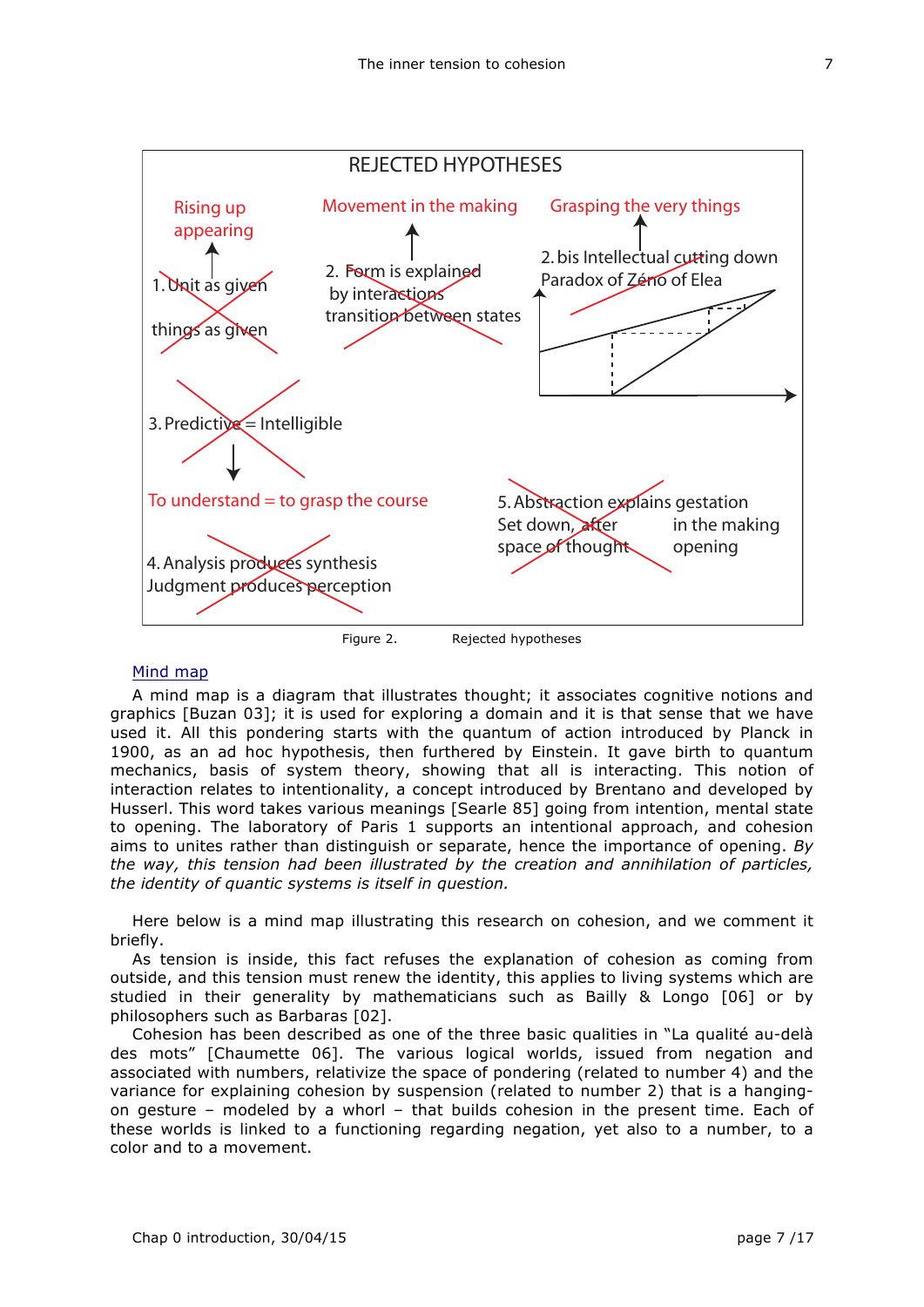

The world of pondering –at the bottom of the table –is the world of judgment, of a comparative study of the Same and the Other, platonic polarities [Plato 08] [Brisson and Fronterrota 06:159]; they are used to spot the constitutive movement of objects of these worlds. It is also this space of pondering where elements are given and statements set down, that is used by mathematicians [Mac Lane 98] for their demonstrations.

Above on the right, the trace reminds that we are trying to describe cohesion through graphics, and this rejoins the genesis of line.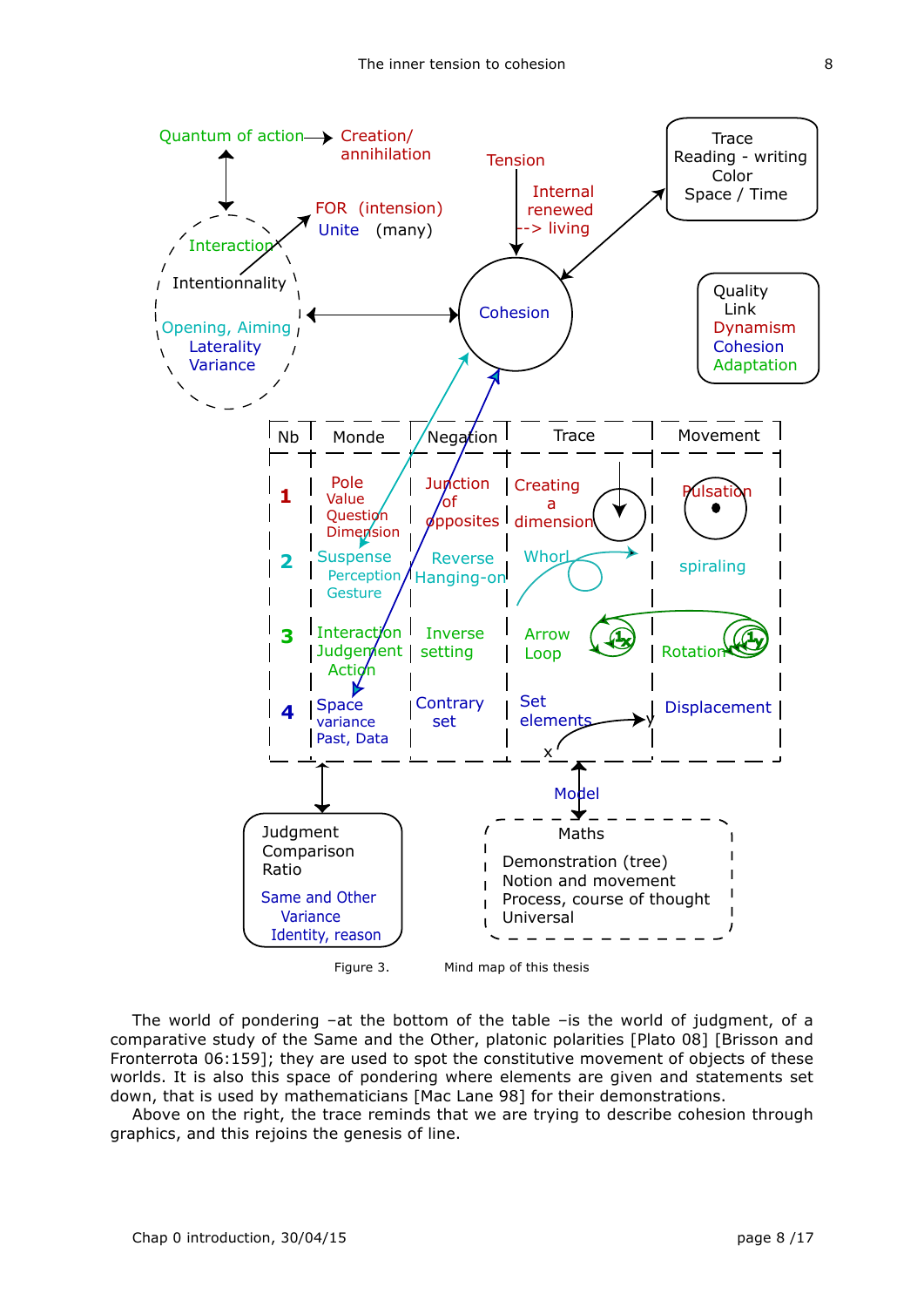#### Meta-model of concepts

On the opposite way of the mind map, the meta-model follows strict rules and represents an achievement: a syntax of notions used in this thesis, far after the exploration.

At the top of the meta-model is found unit, as form is the appearance resulting of this unit. Cohesion refers to the relation of multiple units - the components – to the including unit. Regenerate means that this unit is renewing itself. This fact will be studied in the chapter 1 and the link of the unit to the multiple in chapter 2.

At the right side, trace could have been represented by a package; this would have meant that Line, Shape, Color, Link, would be full concepts. Graphic of modeling begins to be studied, partially thanks to Daniel Moody [08], but this would give another direction to this thesis. These elements are thus gathered in a simple class. Trace and its genesis, its various meanings will be studied in chapter 5.

The approach follows in chapter 3 by a study of the existing, hence by notions located at the bottom of the meta-model. Contrary to the genesis of number, one starts from a multitude of cognitive notions; they are static and associated with the set theory; they are illustrated in the multitude of classes of this model. The systemic view provokes a transition to the world of Three: self-defining objects, which have a structure of arrows, elements of mathematical categories. For underlining the movement and take into account the suspension (Husserl) or trend (Hegel), the chapter 3 introduces and defines whorls, related to the world of Two; this world is the world of suspension, therefore very different from the binary, which shifts between 0 and 1; this binary refers to the static world of Four.

The introduction of this new structure - the whorls – enables to systematize the use of negation in the chapter 4 and leads to distinguish between several logical worlds, each of them has an identity but also a movement. The logical worlds constitute the frame of this thesis. They collect phenomenological notions, appeared in various domains, that we unified through this operation; they are shown in the figure 5.

That which explains the unit of form is the ring of whorls; this structure corresponds to a complete aim around a pole. It is thus the lower element of the model that explains the bedrock of unit at the top of the model.

Tension, first word of the title, appears merely as a dependency of a unit to a logical world; indeed the unit has three edges or three extremities where fades away this tension; this tension is thus threefold. That's what we'll see along the modeling in chapter 6, after having defined the tension in chapter 1.

Chapter 7 addresses the unit of the meta-model, its intension, and its link with the reader. The reader is at a distance from the diagram yet interacts with it. How does play the unit – and its tension – in this reading which is exploration, assimilation and rebound? What does underlies the word *interaction* of the object-thesis and the subjectreader? The genesis from the 'set down' to 'in the setting', the 'hanging-on', then to the pole, plays here in our reading within the subject. Another question arises: tension brings about - via hanging-on gestures – to set arguments; yet in the reverse order, how to rise a question? Whence comes the tension of this movement?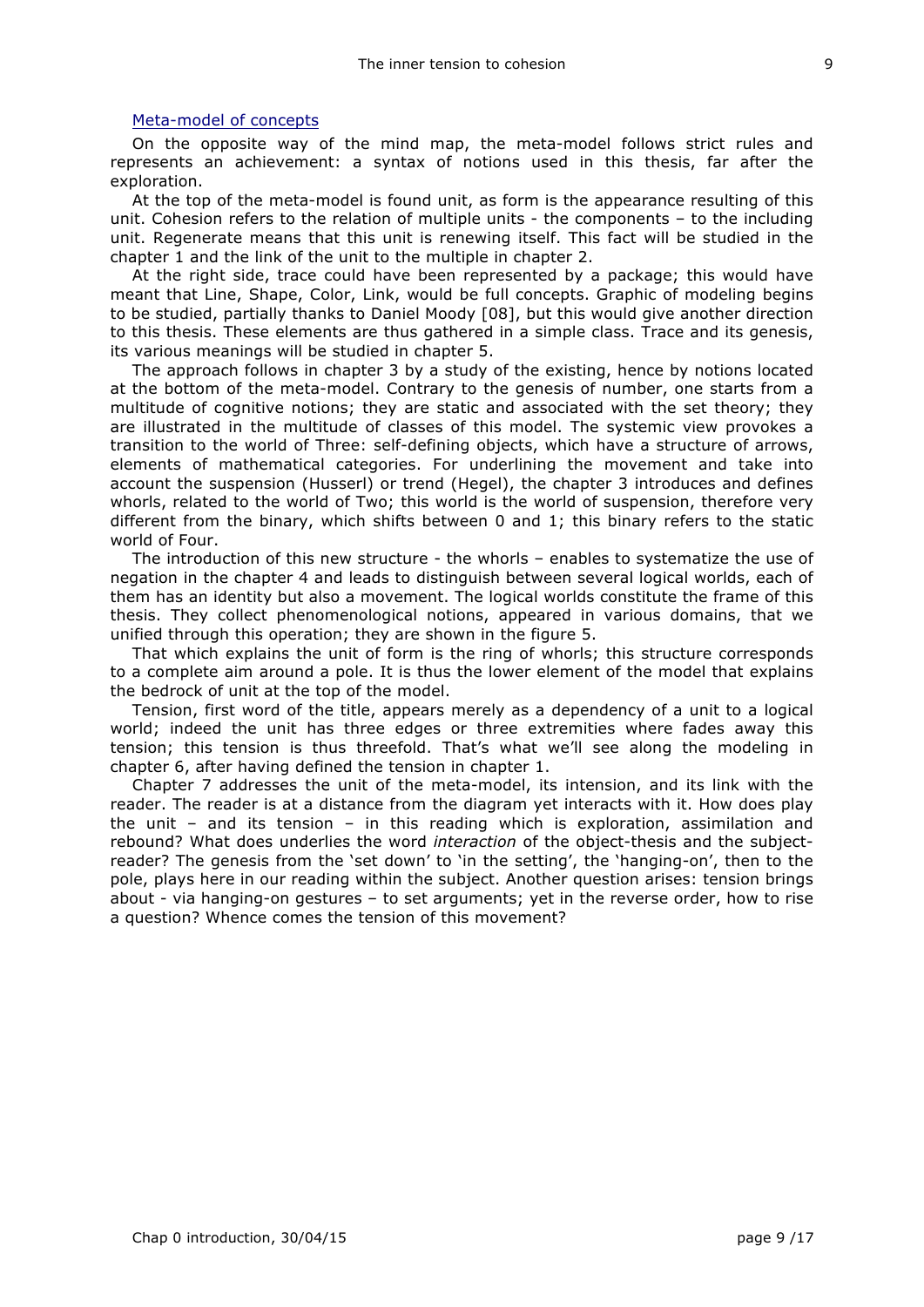

Figure 4. Meta- model of this thesis

Below are the various notions resulting from the crossing of domains and logical worlds; some notions are strictly phenomenological: perception, gesture; others are more classical; finally other notions are introduced in this pondering and are thus innovative.

|              |                  | <b>Notions</b> |                    |                                       |
|--------------|------------------|----------------|--------------------|---------------------------------------|
|              | Action           | Cognition      | Instrument         | State of the art<br><b>Innovative</b> |
| Pole         | <b>Intension</b> | Question       | Type-grandeur      |                                       |
| <b>Whorl</b> | Gesture          | Perception     | <b>Exploration</b> |                                       |
| Arrow        | Action           | Judgment       | Measurement        |                                       |
| Element      | Result           | Data           | Result             |                                       |

Figure 5. Table of phenomenological notions

## **0.4 Stages of the approach**

The classical approach of a paper is setting the problematic, the state of art, a proposal based on a hypothesis, its development, then and its validation. We'll follow this pattern in softening it, for our hypothesis is based on suspension and does not aim at defined facts. We are also trying to give a meaning to the suggested models, and not to get results, and this changes the validation.

Here are the stages of the approach:

- 1. Asking the question
- 2. One and many, the genesis of numbers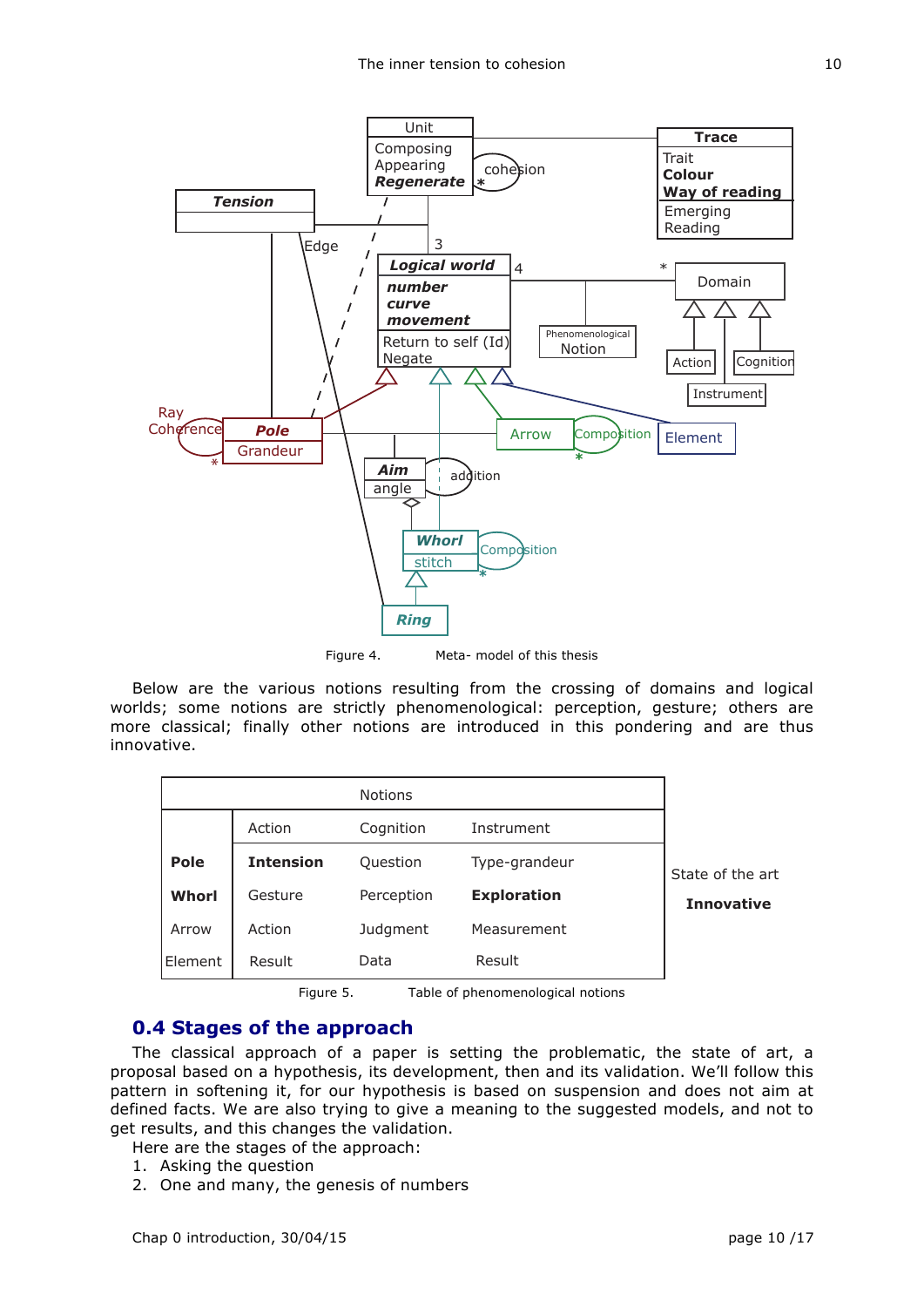- 3. Orienting toward the Two, in suspension
- 4. Conceptual structuring
- 5. Drawing, what does this assume?
- 6. Modeling cohesion
- 7. Integrating tension in the reading

Then the approach follows globally a V cycle, starting from the words of the question (chapter 1), philosophical or general thoughts on the subject (chapter 2), the orients toward the phenomenological suspension, which describes finely the cognitive process (chapter 3). The various logical worlds are defined, studied, exemplified in chapter 4. The question of trace and model, unnecessary to the thinking about notions is postponed to chapter 5; then models are elaborated (chapter 6), they may appear objectivist or naturalist, as if the reader was not the source of perception that unites the printed characters. So the thesis will come back to the first question (chapter 7) for reading the perspective.

And here is the figure showing the tension guiding this thesis.

TENSION OF THIS THESIS AND ITS APPROACH



Here is more in details the path of thinking that will be developed in the following chapters; references will be given in the course of the chapters.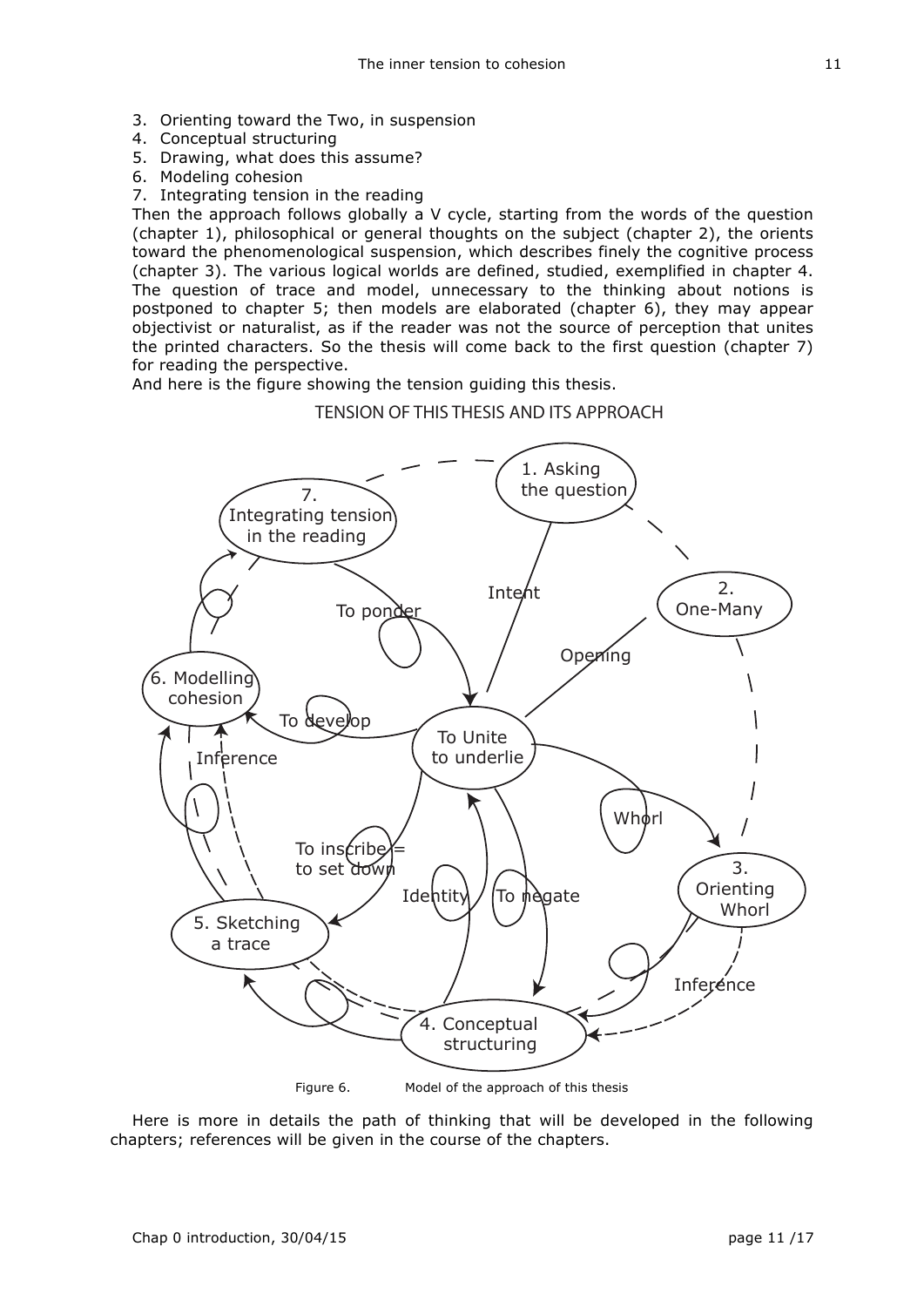#### 1. Asking the question

1. The first gesture is to take back the words of the title of the thesis, hence to analyze the meaning of *cohesion, tension* and *inner*. Cohesion gathers units in a form that constitutes the appearance of this greater unity. The word *form* is translated in Greek by two words *morphé* (external form) and *eidos*, idea. A platonic idea may be considered as an inner tension. Schopenhauer's de-subjectivated will is a facet of this tension underlying things.

2. Some empirical observations remind us of: (1) the distinction substance-form coming back to Aristotle, (2) the necessity of renewal for describing an inner factor and (3) the fact that cohesion concerns only two levels: the form and its components; besides other levels would be deduced by iteration.

3. Thus the question is subdivided in three facets: a renewed identity of the unit, an assembly of components and an interaction with the environment, as the system theory is an unavoidable basis of pondering.

#### 2. One and many, the genesis of numbers

1. The first approach is to build a space where answers are inscribed and can be compared. This approach is as old as Greek sophists and we call it the world of Four; it means to go up a grade in abstraction and also to stop the movement. If there is cohesion, the question is then how to articulate the one and the many. They are articulated in several trees or ordered links and one may make three observations. 1) The one at the top is disturbing at this time, for it evokes a dogma or a supreme authority, when only one energy does not threaten the freedom of the thinker. There does exist then a sense Top and Bottom in the relation One-Many. 2) The subject is lived as intimate, living, whereas the object is opposed in front of him, as a structure. 3) The observation begins by the fixed, the set-down, it induces the intention that has guided this creation.

2. Some philosophers have neatly emphasized the One and their contribution on that point will be resumed; they are Plotinus, Leibniz, Hegel. During a long time, with Plotinus in particular, unity has seemed more fundamental than being since, in every becoming, appears a non-being. For this author, the One is, yet does not exist, that avoids to the One to be set in front of its opposite.

3. Late philosophers emphasize the multiple. Deleuze, basing his thought on the Desire analyzed by Lacan, underlines the One-Two; that shows the usefulness of movement and points out the genesis of numbers. Alain Badiou postulates that being is multiple whereas unification is implicit for making "compossible" some conditions of philosophy [Badiou 89:41].

4. The One then does exist merely in tension, in movement. It emerges from the nonumber as some traditions have mentioned and its gives birth to multitude. The Two is unstable as a relation or as a trend, and it settles in the Three. It is this genesis that will be followed backward in this thesis, starting from multiple notions for going to the selfdefining Three, the hanging-on gesture of the Two, and the One or pole, motivating tension.

#### 3. Orienting toward the Two, the hanging-on link

1. We have just seen that cohesion is inscribed necessarily in the spectrum of the One and the Many, precisely in the One-Two. Then one has to settle in this dimension and to search for, according to our hypothesis, the interface between tension and substance. This interface makes an echo to the system theory that finds its blueprint in the mathematical theory of categories. This theory makes a correspondence between inner properties of objects and interactions with the outside; identity itself is a relation - an arrow - and objects are then perceived as self-defining.

That's why our first step will be to search for a categorical structure: it is a cone. For describing meaning – which exceeds coding as cohesion exceeds components - Andrée Ehresman combines cones. Sources of forms and their interactions are naturally described in our time in the language of categories, a language of arrows.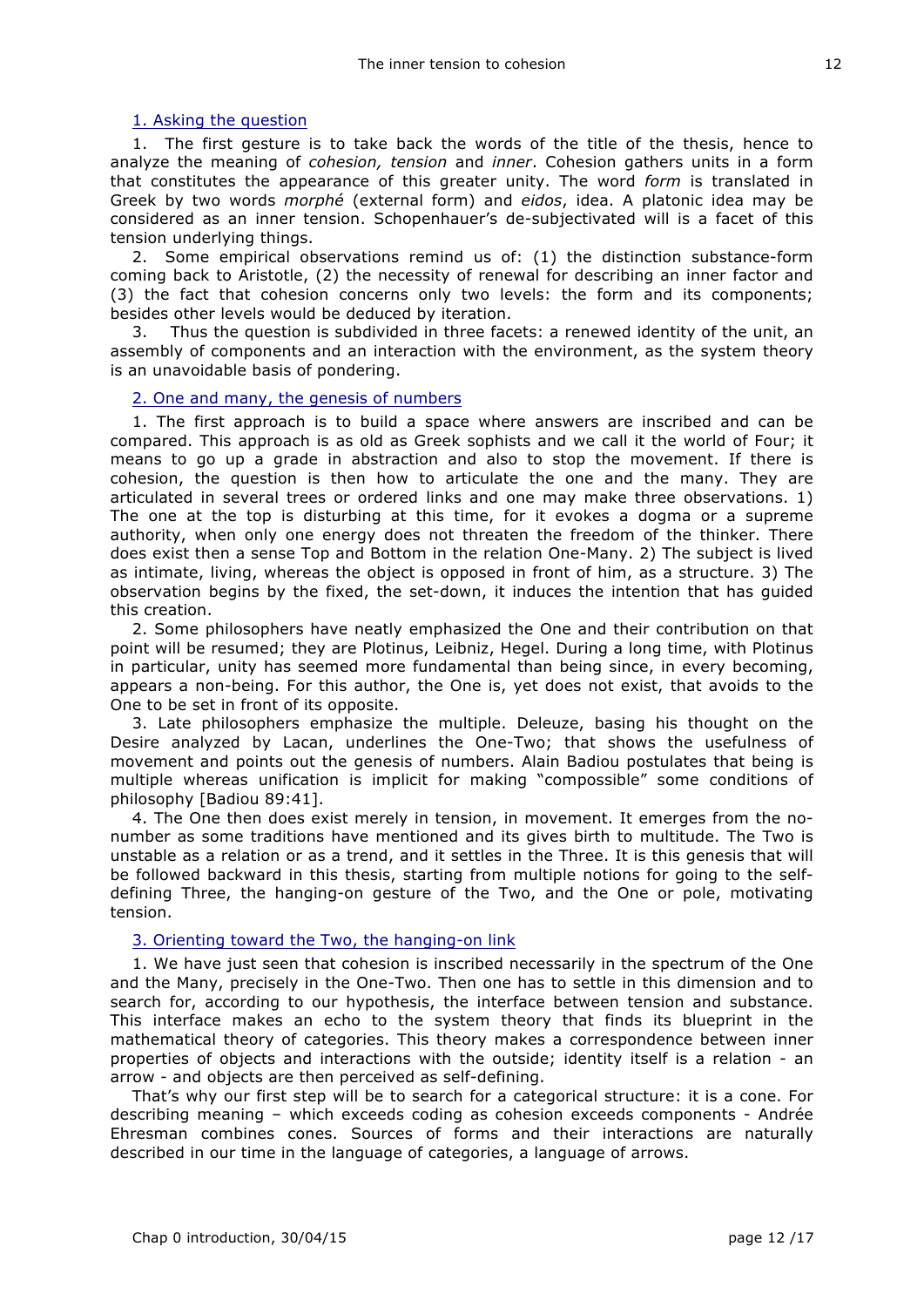2. Yet we are lead to refuse this language, based on the Three, predicate subject – verb – object or source- arrow- goal or state – transition - state. If interactions explain adaptation, cohesion that assembles requires the link, the Two, and the suspension conceptualized by Husserl shows this Two. Another reason for refusing interactions is that they imply the division in parts of time, as points the paradox of Zeno of Elea; our intellectual tool workshop wants to define all when all is moving.

So we have to search for a mathematical structure based on the Two; it will model perception and not judgment. Judgment operates in topos, some special categories where demonstrations can be generalized; well any category is based on an underlying graph. One has to start from the graph – made of edges between two nodes, thus related to Three - to pass to the Two. In cutting an edge in two and in removing the nodes, one gets a whorl, a link that curves without defined extremities. Whorl depicts then a hanging-on link, such as a perception.

3. Whorls have various properties inherited from arrows of categories, among them the associative composition. Whorls project upon arrows since they are issued for the underlying graph of a category; above an arrow, they make fibers with a relation of partial order. Similarly to arrows, whorls may constitute cones for describing universal solutions, modeling stable perceptions.

*Whorls can be discovered in oriental traditions and in biology. Whorls describe photons perceptions, gestures;* that shows the large extent of possible applications. These applications constitute a kind of validation of this structure. *Physics uses clouds of virtual interactions, but a whorl describes more simply these virtual couples of interactions.*

4. As whorls model suspension before any judgment, one can't speak of equality nor identity; for these relations assume a ratio. Plato in his dialog Parmenides is using quite a lot the word *similar*, and this similarity may apply to whorls. This similarity is made in fibers, for example with the same projection on an arrow.

Whorls project on arrows but this projection is itself ternary; hanging-on links would be then fugitive appearances between well-set objects. Conversely, one may describe a judgment as a combination of perceptions, as did Merleau-Ponty. Judgment will be thus modeled by three whorls. More generally, one may support the view that objects, actions are engendered by hanging-on links.

5. Arrows may compose cycles and whorls too: this produces a ring of whorls. The word *ring* evokes both its graphic appearance and a mathematical structure. A ring of whorls is a composed unit opened to the environment. Thus the structure of the link that constitutes cohesion is discovered; the world of Two is modeled with whorls.

#### 4. Conceptual structuring

1. Parmenides stating that "Being is" underlines that propositions must be set down and sustained as in a trial. Plato's dialogs use contradictions and disjunctions for showing the dead-ends of thought, but Aristotle set down the bases of syllogism and the argument of excluded middle has persisted for centuries. Thus the abstract pondering of Antiquity sets a valuable discourse where contradiction is excluded and the movement is applied on data from the outside.

It is Hegel who used contradiction as a fruitful tension; he reintroduced movement within thought; a double negation - negating the antithesis - does not come back to the starting position but questions the link thesis – antithesis; synthesis is thus more powerful that the original thesis. Thus negation appears inside the discourse. More recently, Alain Badiou underlines that perception has a reverse side – presence or absence of something – without being negated itself: one can't suppress a perception; this introduces another status regarding negation. Finally, various currents of thought told about the junction of opposites. Thus negation applies differently in various domains that we'll call logical worlds.

These worlds have each a specific behavior with negation, hence a specific sense of identity; as being is movement (P2) they have an associated kind of movement.

2. Evolution of thought and reintegration of movement in cognitive notions have sketched a retro genesis of numbers.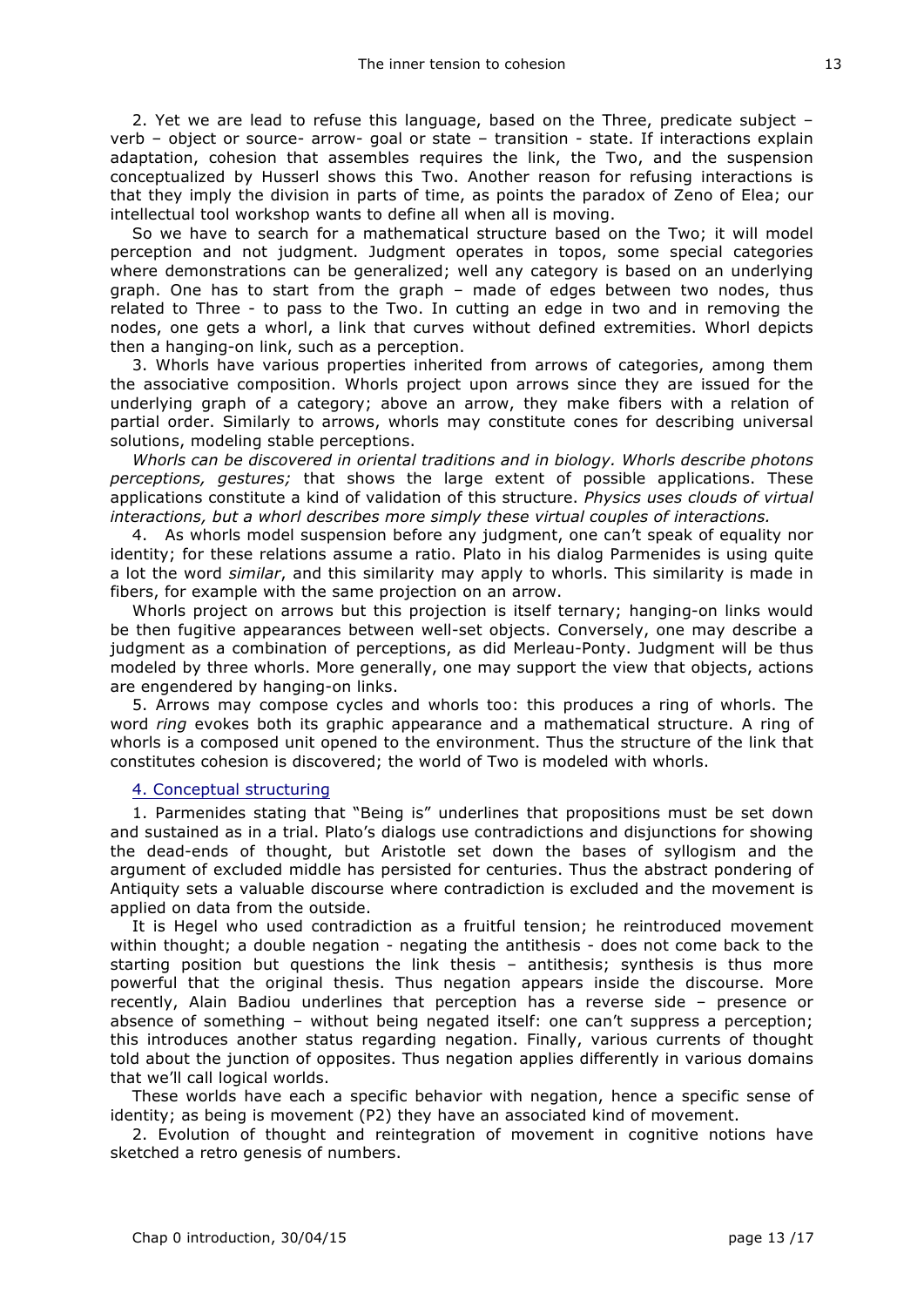We'll begin by the world of Four, a space of configuration where are compared static elements; it is described in mathematics by the set theory and movement is left outside.

The following world (of Three) is the world of systems, described by the theory of categories: everything is an arrow, including identity that becomes a loop. Movement is within things, yet they pass from one state to another in a jerky way; things are setting down or defining themselves in this movement of coming back to self.

The world of Two is the world of suspension; things are being made without yet being defined, movement is progressive, negation becomes a reverse side and the similar replaces the equal or identical as things do not come back to their starting point.

The world of One has been sketched by Leibniz who distinguished causes, which produces mechanisms, and ends, the realm of liberty. This world of poles represents questions, dimensions and values. Here negation fuses opposites, for a new dimension is not unfolded nor outspread. Poles are pulsating.

When it sets down in front of a judgment (world of Three), the One does not remain one but divides in two in a false symmetry; the pole sends back to its shadow, to effects that are judged negative regarding the expectation; thus the true sends back to the false, the beautiful to the ugly, etc. However these two values are not symmetrical, the origin and end are not symmetrical, subject and object neither, for the flow of attention implies an origin and consistency contrary to its achievement.

Genesis goes to an end with the no-number or zero. The ground from which everything rises up, the undetermined whence flows up the unit then the many, any value or dimension that becomes afterwards observable and perceptible.

3. Worlds being defined, they are not isolated but follow their own logic. Notions define themselves, set down and appear as contents; hanging-on gestures become actions that define themselves; poles instituting dimensions provoke gestures and perceptions. One may thus describe a V cycle based on perception and going to inert notions or abstractions. Yet this V cycle uses projections that are transitions from one world to another and have a ternary structure.

Other interactions between worlds are possible. One of them is a whorl that has interiority and no defined extremities; it uses the undetermined world of no-number. Tension can be seen as the passage of the undetermined to the world of One.

4. These worlds being set down, the meta-model of this thesis is built. Arrows, whorls and poles are modeling notions in the domains of knowledge, action and instrumentation. An aim is the interface between a pole and an arrow; it collects various whorls perceptions or gestures. According to the arrow, an aim has an angle and some aims are complete, that means that they are making a turn around a pole; they describe then a ring that obeys to two laws of composition. These rings correspond to cycles of arrows in categories and institute stability in the hanging-on links that are the whorls; they establish unity from multiplicity. Therefore this notion is central for taking into account cohesion.

5. Logical worlds are used to present a first example: a project. This description is contrasted with a more classical reading in terms of stakes, existing objects, etc. Genesis, choices are thus taken into account in this example, which shows the usefulness of the meta-model.

#### 5. Drawing, what does it assume?

1. To write means to let down a trace, it is stopping the movement but –civilization shows it – a written sign brings along pondering, recoil, broadening, rebound. Thought expresses through the senses, either by some discourse either by some graphic. Graphic offers, in addition to a relative permanence in time, a laterality; the latter expresses variance i.e. various possibilities; graphic evokes a synthetic vision added to an analytical or linear vision (as with a text). That's why trace becomes a philosophic notion of the first order (Alain Badiou) as inscription on the body and that's why information technology uses so many models.

2. Trace leads us to a genesis of line and to the examination of its codes – the most often implicit. A strait line curves, rounds up and results in a closed static figure, of which the archetype is the square. Thus the lateral, which illustrates variance, completes the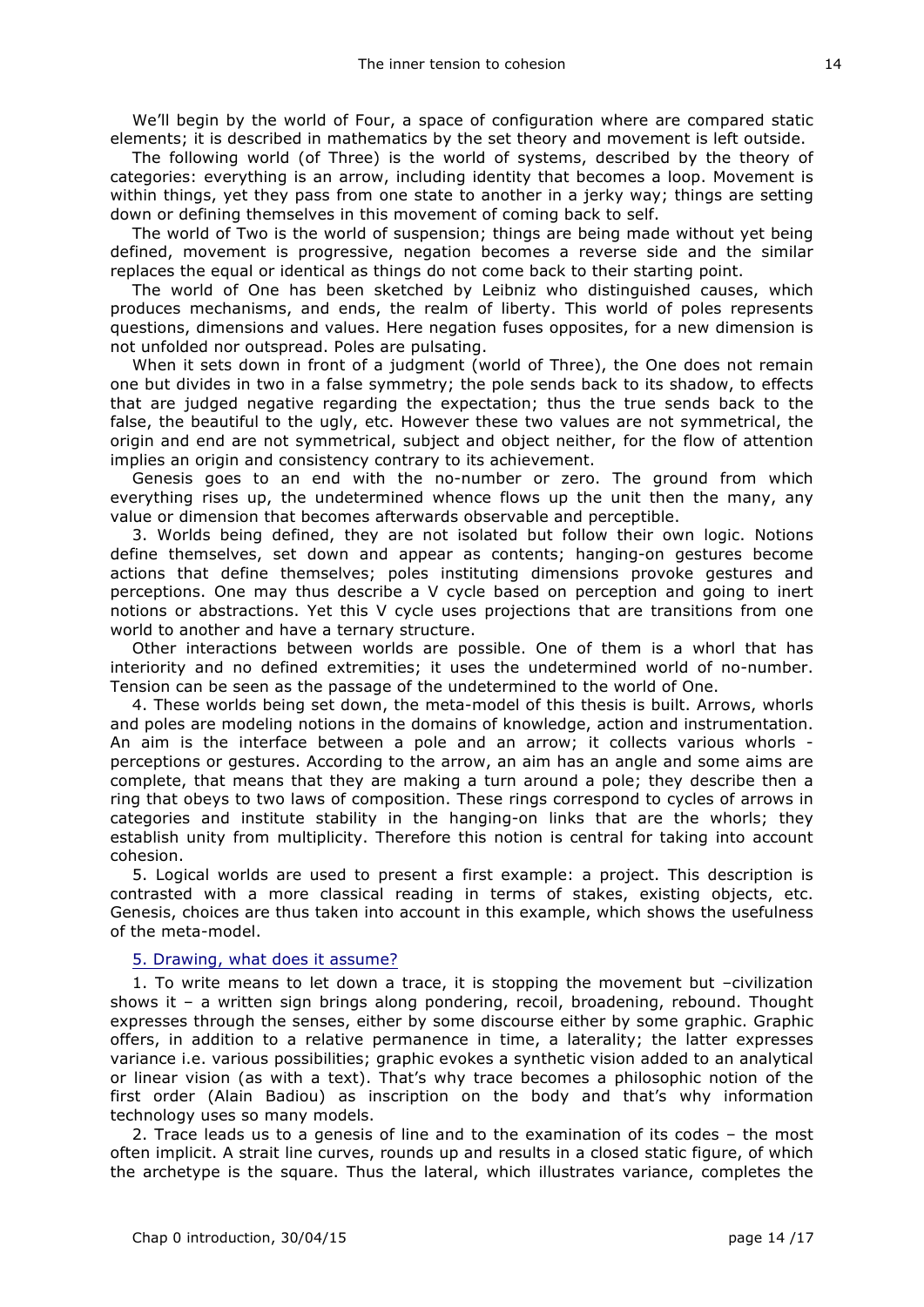longitudinal that is traveled along the line. Left side completes the right side, the top completes the bottom; each of these directions acquires a meaning that is implicit in the gesture of drawing as well as in the reading. An example of diagram comes for illustrating these rules of reading as well as the logical worlds. These rules apply also to the meta-model of this thesis.

3. When the gesture sets down, it passes from the Two (origin and move) to the Three; color, with its three dimensions, can tag this space. The three basic colors are assigned to three general characteristics: type, variance and effectuation. Logical worlds and their objects may then be tagged with colors: arrows denoting action are green, whorls being an addition of longitudinal and lateral are cyan (addition of blue and green), pulsating rays take a red color.

4. Some whorls could become multicolored and various alternatives will be studied. Color offers also a qualitative frame for poles, if one admits a frame based on three dimensions. Such an approach has been sketched for values, managerial values as well as human values. A similar spotting of questions is also possible.

#### 6. Modeling cohesion

1. The implications of graphic have been studied, its meaning described, one can now model a form on the basis of the logical worlds distinguished in the chapter 4. According the result R3, cohesion addresses two levels: the including unit and the components. A tissue of whorls issuing from the pole will model a form, provoked by the unfolding tension. Three edges of this tissue appear, they are the limits of this tissue with 1) the interactive circumference of form, it is the edge of concretion; 2) the environment, it is the external edge of the whorl tissue, the edge of sensitivity; 3) the pulsation of the central pole, where whorls do not yet appear, it is the edge of renewal.

2. Tension is unfolding through whorls, then fades away unto an edge; these three edges come from three distinct tensions, yet it is rather a threefold tension as a tension producing an edge does not exist alone. Each aspect – concretion, sensitivity and renewal – is necessary to an intelligent renewing form according to the three goals of cohesion enunciated in chapter 1. These three tensions may be tagged with the three colors according to the meaning defined in chapter 5.

3. The structure of the form is thus modeled, then one can describe the play of this form with the elements of the environment according to three logical worlds: first of all, the importation of whorls describing the sensitivity of the form and ensuring its assembly. Then one describes the importation of interactions or arrows, their link with whorls is studied. Finally the importation of poles and the influence of pulsating rays are described: the making of coherency of internal components is also sketched in its various stages.

The integration of components coming from the outside, or symmetrically the ejection of internal components, will be modeled in its various stages. Cohesion of a form "in the making" is thus modeled, this answers to the central question of this thesis: "How various elements hold together?"

4. Cohesion has been described in space, time can now be dealt with. Time is often considered as a continuous flow, an abstract support of movement; one can consider it as constituted by cycles that are temporal forms, an idea supported by Pierre Lusson. Therefore one is interested in the creation of intensional iterations that are temporal forms with a reason d'etre or a purpose. This reason d'etre provokes gestures leading to actions and producing results, thus is drawn a standard component of a cycle.

It is then possible to sketch a generic approach for an intensional cycle, to put in evidence an elementary pattern that is reproduced in these cycles and to show the typical interaction between the activity cycles of two stakeholders, for example business and development.

5. The generic approach is applied in particular to a request of a research engine. It applies to the principle of the double path in test and their lifecycle. The approach applies too to the multimedia project presented in chapter 4 and to the building of diagram presented at the end of chapter 5. These examples will put in evidence the three tensions that have been defined before and the interrogations of the Why of an activity.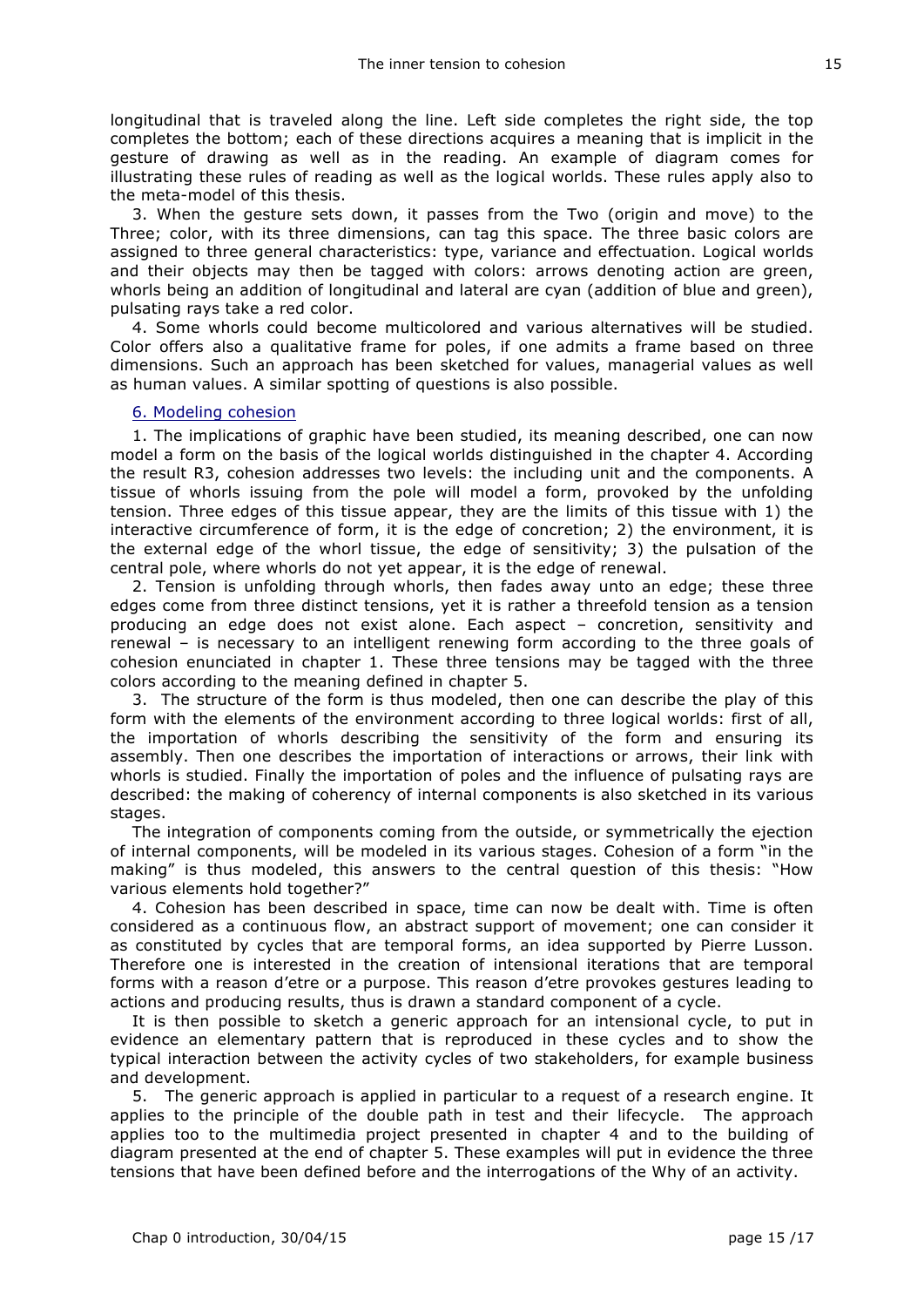6. This generic approach will then be validated by an experiment; it is compared with the elaboration of more classical diagrams (diagram of activity for example). This experiment rests upon a bedrock of knowledge (suspension, poles) and concerns a sample of 53 students. The approach is to ask them to use the hanging-on links (whorls) before describing the same subject with a more known model. One measures in the experiment the richness of interrogations which suspension enables, the freedom and easiness of movement of this notation; this is compared with the formalism and the neatness of more ancient approaches.

#### 7. Integrating the tension in the reading

1. Once the cohesion modeled, a generic approach established, a validated graphic, everything goes well on the paper, but this is similar to systemic models, that have not become a true theory for they do not take into account neither the deed neither the author of modeling. A model of cohesion that stays external to the reader falls under the critics of naturalism enunciated by Ricœur: the object is not grasped but remains at a distance. This critic rejoins the critics of the simulation of behavior, dear to artificial intelligence (Alain Cardon). Well, to foretell is not to explain; the intelligible grasps the movement within things, whereas simulation reproduces merely the external behavior.

If one wants to understand – and not only simulate – one has still to assimilate the inner tension of cohesion, to carry it within oneself and to lead it to the reflexive degree. The reflexive degree, after the space degree then time degree, integrates the changes underwent by the form and enables learning. The reflexive as a return to oneself enables consciousness and any flow of attention assumes implicitly a source of tension – origin means to well up – though this source is not defined. The reflexive degree leads then to compare the status of the subject according to our vision of tension to others views, the one of Hindu metaphysics and the one presented nowadays by Alain Badiou.

2. Alain Badiou, after Merleau-Ponty in particular, assumes at the basis a "There is'" whereas the prime question does not seem to us a static ascertainment but, as being is movement (P2), the interrogation: "What does happen?" This question lays at the basis of our opening to the world, hence of consciousness and of scientific enquiry. Two authors at least have mentioned this question in their writings: Jung and Gilles Châtelet.

The pole of knowledge is truth: how to understand this word? Can one talk of truths or of the True? One finds again the opposition one-many seen in chapter 2, at the reflexive degree this time. Judgment that sets down from perception leads to the question of truth. Truth is not some content at a distance, this would mean to fall back in the static Multiple (world of Four); it is neither an operation that would define itself, as suggests Alain Badiou, this refers to the world of Three. We'll sketch an approach of Truth as the pole of True, the true being a pulsating ray; to be true means to take part directly to the thing, before it is defining itself, setting and perceived.

If consciousness is not based on a "There is ", however it assumes a ground – as we called it – a unit or confuse multiplicity, a chaos in the primitive Greek sense of the word. The ground is a logical world – extreme as the void set or the no-number  $-$  which is its link with the other worlds? These worlds have been associated to color, which color can be associated with it?

The study of cohesion lead to a threefold tension, can one deduce that there does exist three fundamental poles? They would be tagged by color and would be located at the root of the tree of poles; they could be the Good, the True and the Beautiful according to the western ethical tradition or the logos, ethos and pathos (Meyer) according the Greek tradition. One has thus to come back to the One, supreme value for Plotinus, and to search for a threefold prismatic structure with the One, Being, and Duration. This ternary is parallel to the ternary developed by Louis Lavelle: Being, Existence and Reality.

3. The meta-model shows that two domains where tension expresses are the cognitive domain and the action domain. Louis Lavelle shows that that both correspond each other in the act of knowing. One may add the domain of piloting since it guides decision, therefore the action. Thus these three domains unite and the poles of True, Good and Right converge. Since knowledge is a versant of action, it is right to get out of the